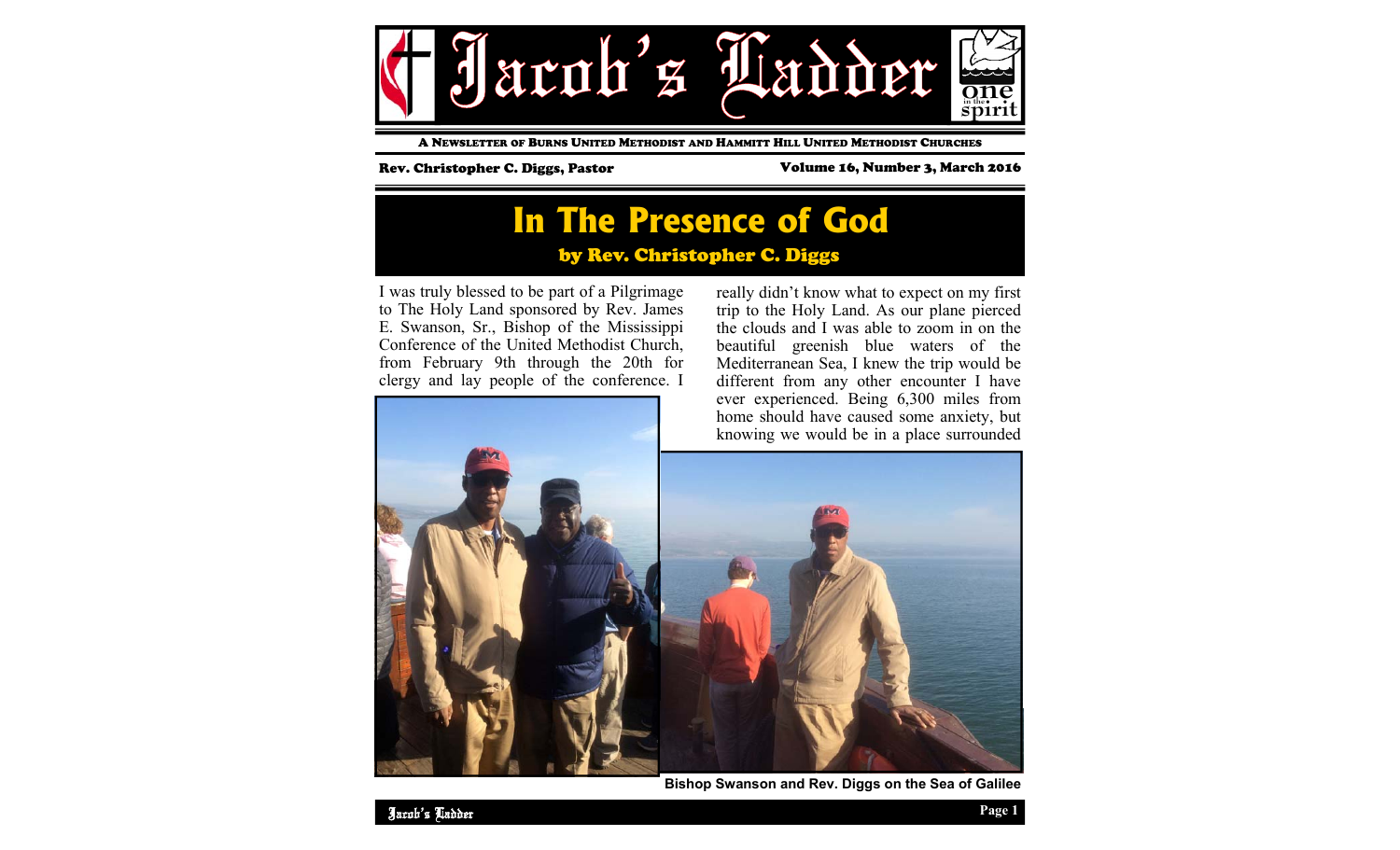by the early history of Christianity calmed my nerves and fears.

As we loaded our bags on the big maroon bus which would serve as our primary mode of transportation, my mind recalled all the days when I was forced to go to Sunday School against my will and how discouraging it was to me as a boy to be forced to learn stories of the Bible and how Jesus was born in Bethlehem in a manger. As reality set in, I could not believe that God had Blessed me to be in this place.

There were several experiences on this trip which had me in a place spiritually where I had never traveled, however our worship experience on the Sea of Galilee is worth telling. The Sun was shining bright as our



group of 32 people got into our little boat. The winds were rather contrary which made it easy for me to ascertain how the winds could change so suddenly during the time Jesus was on and near this famous body of water. As the captain silenced the motor on the boat, I notice the beautiful mountains to our North and wondered to myself in what place Jesus went to the other side to get rest. After a couple of songs, Bishop James Swanson preached from MATTHEW 14:26. I could hardly contain my emotion sitting in the middle of Sea of Galilee, knowing this is the place where Peter walked on water, and before I knew it, tears began to trickle down my face as I acknowledged that surely the Lord was in this place. This was by far the most spiritual place I had ever been in in my life.



**The Sea of Galilee**  $\blacksquare$  Jerusalem in the background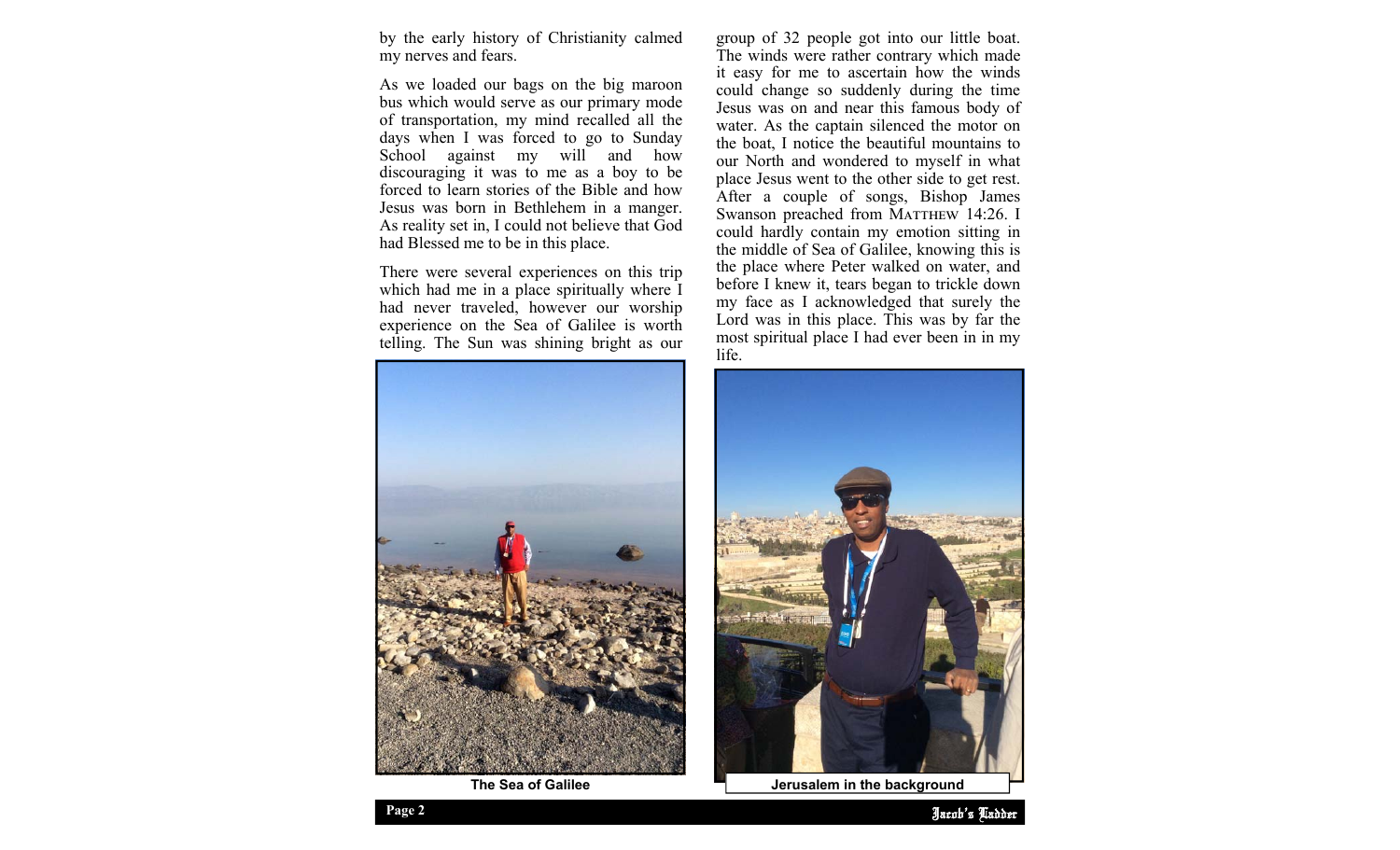

**At the Jordan River** 

On several occasions on this trip I was able to witness the presence of God, being in a place that was so familiar in my Biblical teachings and applications. In MATTHEW 5:1 we read about Jesus and The Beatitudes. My heart was overjoyed being in the place where



**The Pool of Bethesda** 

**The Wailing Wall**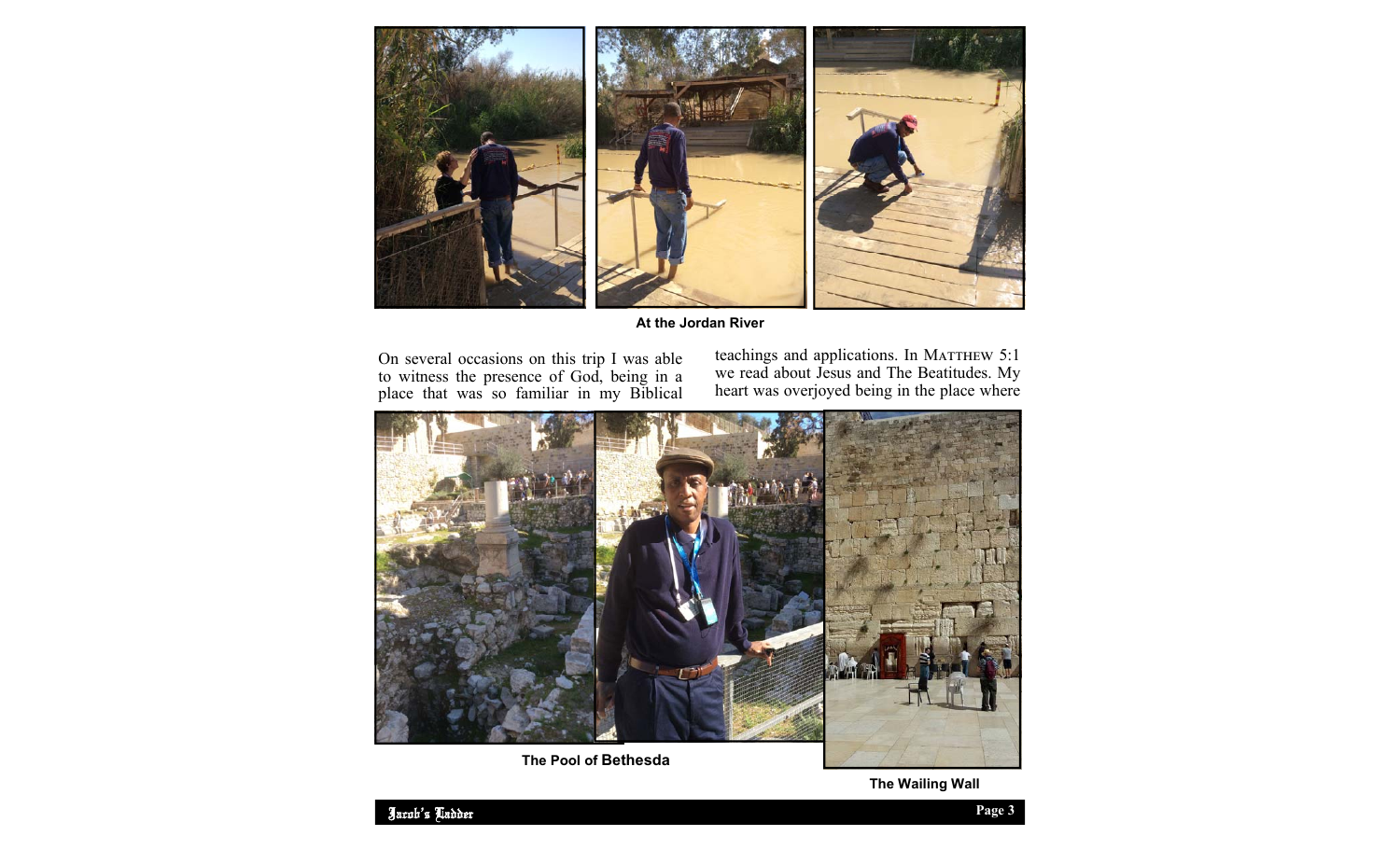

Jesus preached this sermon, but also in the same place where Jesus fed over 5,000 people with 2 fish and five loaves of bread. Sitting in this very place now is a church called the Church of The Beatitudes.

As we traveled from Galilee to Jericho, we stopped at the Jordan River. Many great Biblical events happened at the Jordan River. This river, according to JOSHUA  $3:1$ , is where the Children of Israel crossed over into the Promised Land. Elijah in 2ND KINGS 2:11 never experienced death, but instead went straight to heaven on Horses and a Chariot of Fire. Just as important is the fact that John

the Baptist baptized Jesus in this same river (MATTHEW  $3:13-17$ ). Words are not adequate to describe the feeling of standing in the Jordan River as Bishop Swanson prayed for us during a baptismal ritual. I personally felt the presence of The Holy Spirit, and I thanked God for allowing me to be in this place of Biblical importance.

away from Jerusalem. And during the time of Jerusalem, The City of David was the final stop on our tour. It never really dawned on me that Galilee is approximately 62 miles Christ, it was a two and a half day walk, and Jews made this pilgrimage at least 3 times of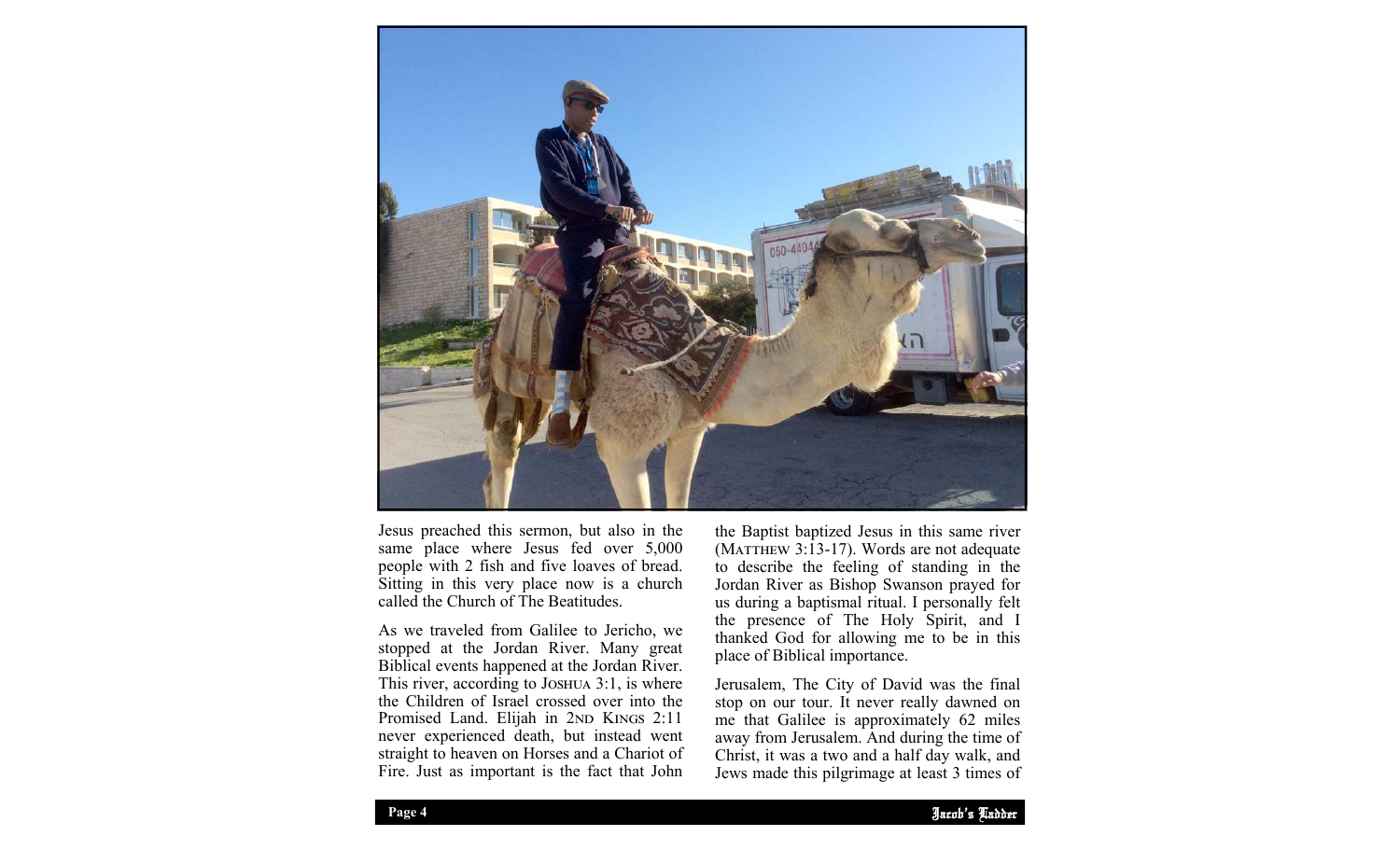year. Jesus was an outsider and in my opinion it took a great deal of courage to speak out against corruption, and how manipulative the High Priests and Scribes conducted their daily rituals. During my career I have preached on many occasions from JOHN 5:1 about the man who was lame for 38 years. Standing at this very site seemed surreal; we visited so many places until it was totally mind boggling. However, standing at this very spot made chills go up and down my spine. I could only imagine the joy and satisfaction the lame man felt when he was healed.

The Mount of Olives was a very special place to visit. Here in the Garden of Gethsemane according to LUKE 22:44 Jesus

prayed, and sweat fell like drops of blood. The garden is not very large, and I witnessed how the caretakers meticulously cared for the beautiful olive trees which still remain in the garden. Next to the garden is a massive church called The Church of All Nations. Inside the church is the very rock Jesus prayed on before he was taken into custody by the Roman soldiers. In front of the altar, the massive rock sits on the floor just in front of the pulpit, and you can go the rock and bow down to pray. As I bent down to pray, I realized how blessed I was to be praying in the place Jesus prayed and before I knew it, I was overcome with emotion and I could not stop the tears from falling from my eyes. I can honestly say the Lord was in this place.





**The Garden of Gethsemane Church of All Nations at Mount of Olives**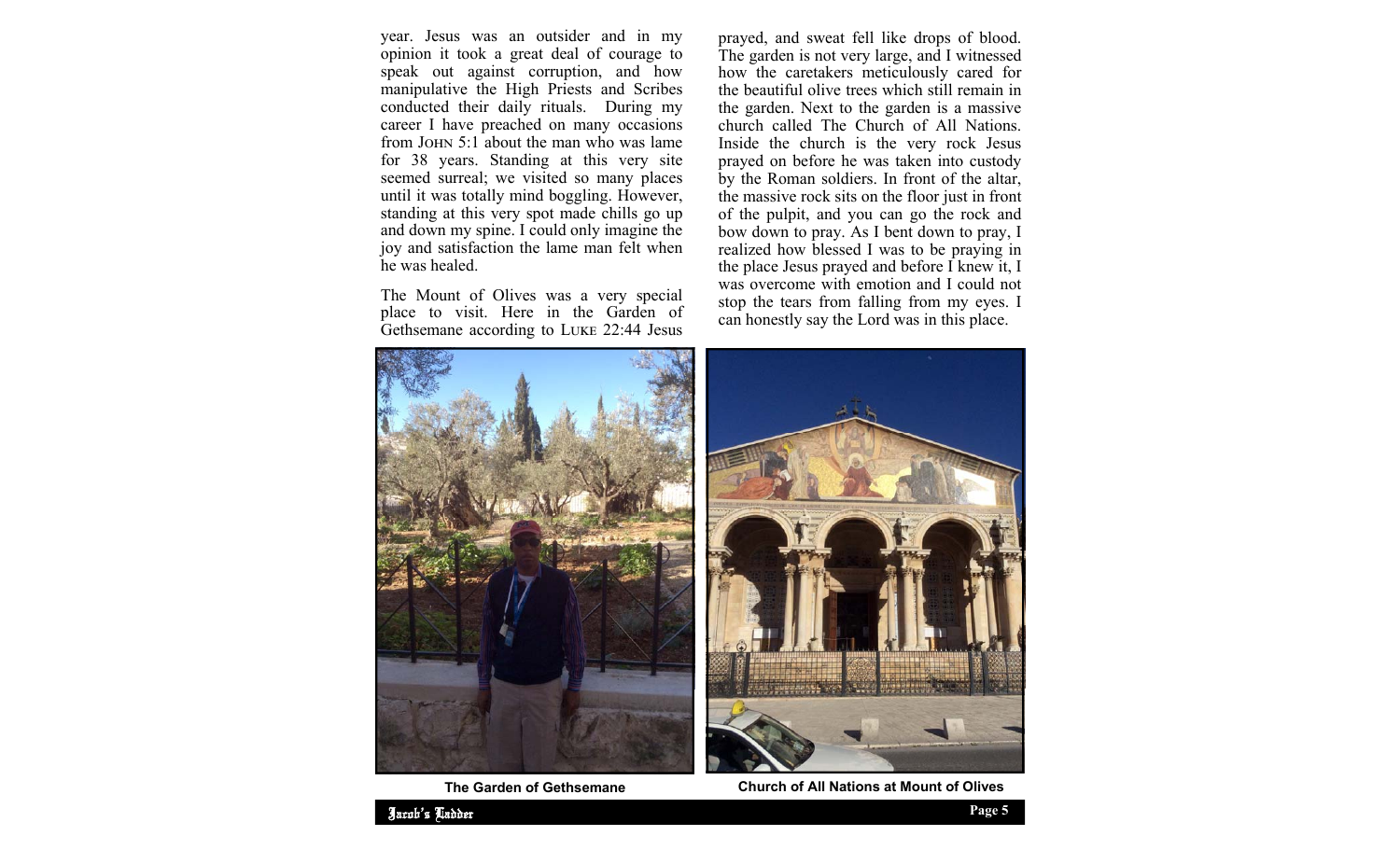## **The Glory Train**  by Betty Young



The Glory Train was acted out by members<br>of the "Church" portraying women in<br>churches on Sunday, February 14, 2016.<br>Even if you wear the finest of clothing, have<br>lots of money and had all kind of positions in<br>the church, i

Sister Mack De Mack (Janice Brown) was a very high class woman trying to glamorize her way into the kingdom because she's on the hospitality and pastor aide clubs.

Sister Chance (Cassandra Johnson), loud and talkative, but always paying her tithes, couldn't even talk her way in.

While, Sister Cash (Niler Franklin), sophisticated, tried to buy her way in by trying to pay off the conductor.

Even, the towns' nosey and gossiper, Sister

Newsy (Sherrita Campbell), not having any good news to spread, couldn't gossip her way in.

Then, you have Sister Goody Good (Tressie Johnson), self-righteous, with all the good she had done, fell short of the glory.

It didn't stop there, Sister Parson (Minnie Milliner), being sanctimonious, Holy Ghost filled and the preacher's wife, didn't make it in.

Sister Slip Around (Barbara Wortham), sneaky, with shifty eyes thought her slipping around (while attending church every Sunday) wouldn't get in.

To top it all, Sister Taint So (Terry Vaughn), always negative, loud and wrong, telling all she heard and that she didn't hear, talked herself right out of the Kingdom.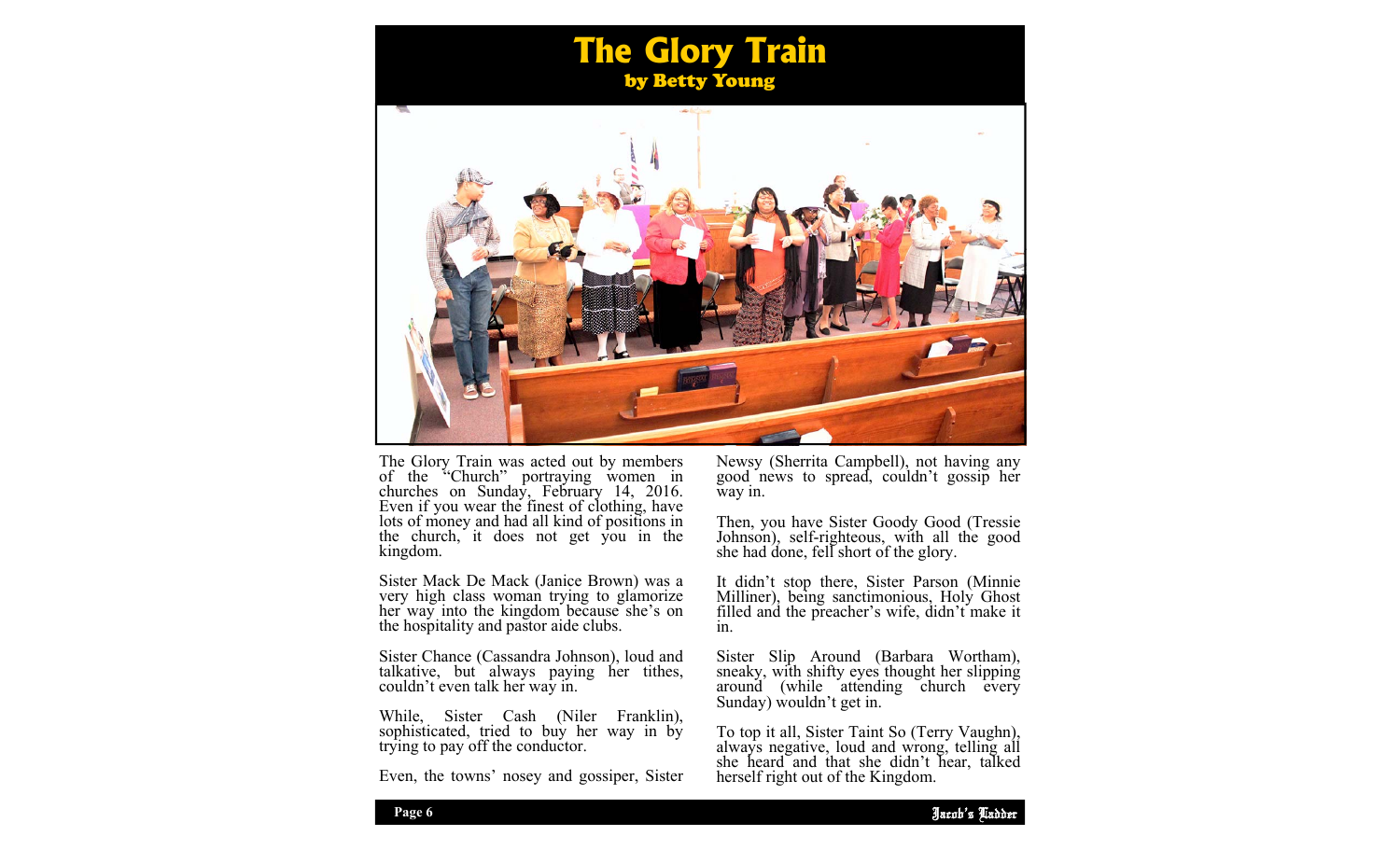Last but not least, Sister Living Right (Betty Young), meek and humble, wound up with the front seat of the Glory Train.

After being pushed and seated all the way to the back of the train by women of glamour, money, high-society, holy-ghost filled and self-righteous because she didn't fit in with their society.

Sister Living Right was put on the front seat

by the Conductor (Chris Bush) because after<br>looking over the life that these women lived,<br>they lost their seats to the Kingdom and was<br>put off the train by the Conductor. The life<br>style that these women portrayed are not t

**The Nature of Sin**  by Christopher Cross

There is an old Aesop fable that recalls the story of a viper and a farmer. The farmer finds the viper on the roadside nearly frozen to death. The farmer decides to take the viper in and nourish the viper back to health.<br>Once the viper is healthy, the viper fatally<br>bites the farmer. Right before the farmer's<br>death he asks the viper, "Why did you bite<br>me after all I have done for you?" The vipe

There is another Aesop fable concerning a<br>scorpion and a frog. A scorpion comes<br>across a frog who plans to go across the<br>stream. The scorpion asks the frog can he<br>ride across the stream on the frog's back. In<br>response, the

The nature of sin is nothing to take lightly. How often are we like the farmer in the first tale and the frog in the latter? When we<br>allow spiritual scorpions and vipers to come<br>into our lives why are we surprised by the<br>destruction and damage they cause? These<br>spiritual vipers and scorpions manifest when<br>we excu Satan. For instance, when we commit adultery, fornication, and other sorts of sinful<br>behavior, why are we surprised when our<br>relationships, marriages, and families are in<br>shambles and metaphorically dead? Why be<br>surprised when we knew from the very<br>beginning comes to steal, kill, and destroy prowling around like a roaring lion looking for someone to devour?

Luckily for us, there is hope through the nature of Jesus Christ, our Lord and Savior. When we have faith and obey him, He blesses us, because that is His nature. At the very essence of God's nature is love, and He never fails! The 23RD PSALMS tells us that He guides us in the paths of righteousness for His name's sake. Why does He do this? Because His name, just like His nature, is righteousness. Furthermore, He does this because He knows in our own human nature, righteousness is not possible. So through the power of Christ and the work of the Holy Spirit, He ingrains His loving and righteous nature within us. Thus, believe and receive the nature of Christ and experience His nature heal your life and free you from the nature of sin!